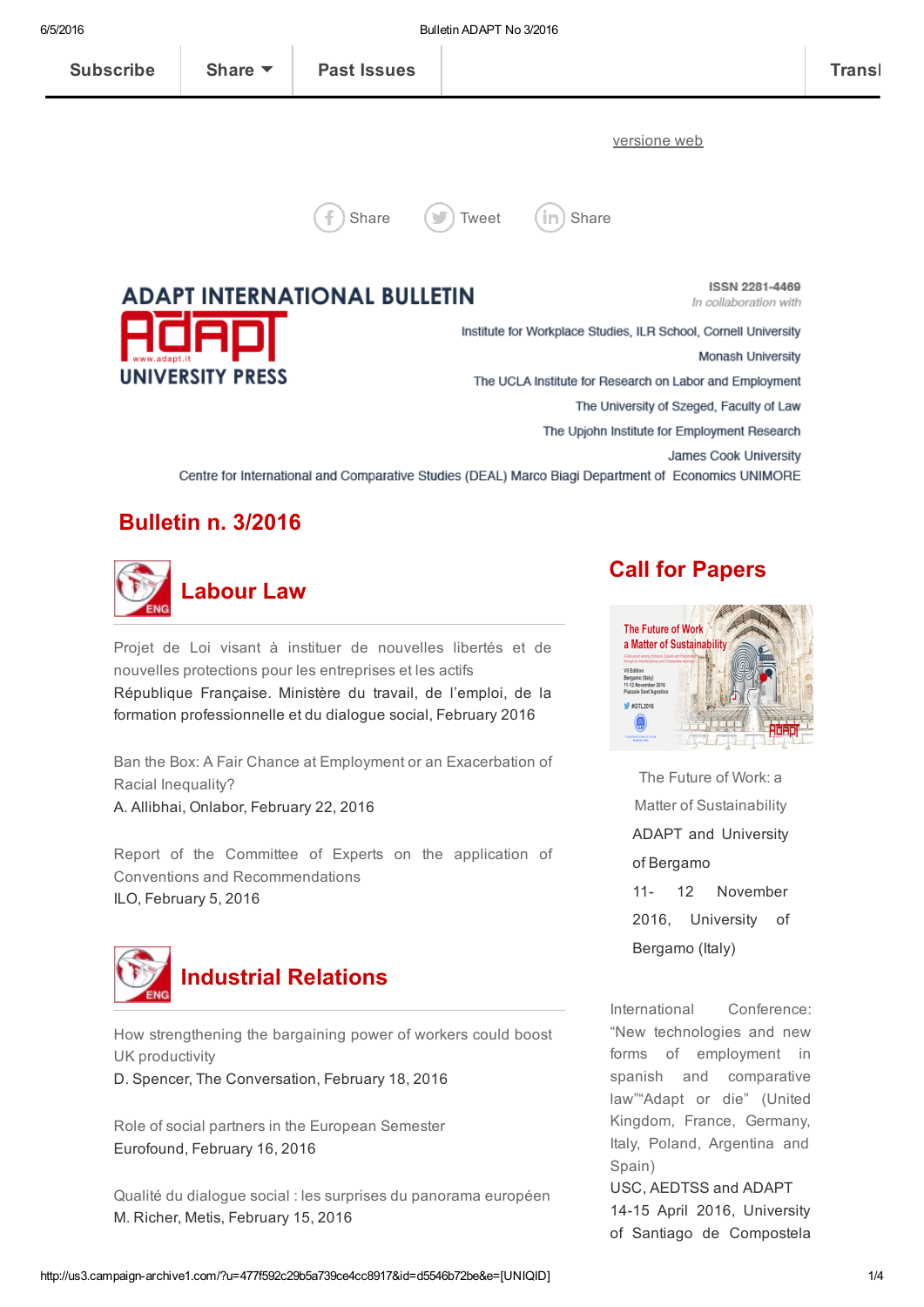

Size of the UK's "Gig [Economy"](http://www.feps-europe.eu/assets/a82bcd12-fb97-43a6-9346-24242695a183/crowd-working-surveypdf.pdf) revealed for the first time U. Huws, S. Joyce, February 2016

The future of work in the [Transatlantic](https://www.socialeurope.eu/2016/02/the-future-of-work-in-the-transatlantic-alliance/) Alliance S. Hill, Social Europe, February 11, 2016

EU [Employment](http://ec.europa.eu/social/main.jsp?catId=737&langId=en&pubId=7877) and Social Situation Quarterly Review – Winter 2015

European Commission, February 11, 2016

# School to Work Transition, Higher Education & Innovative PhD

Don't Stop Me Now . Supporting young people with chronic conditions from education to [employment](http://www.theworkfoundation.com/DownloadPublication/Report/399_Don)

Z. Bajorek, V. Donnaloja, L. McEnhill, The Work Foundation, February 23, 2016

[Towards](http://www.cedefop.europa.eu/files/9108_en.pdf) new routes Cedefop, February 23, 2016

How US Union [Apprenticeships](http://www.forbes.com/sites/timworstall/2016/02/19/how-us-union-apprenticeships-are-like-medieval-guilds/#385e8e2379ad) Are Like Medieval Guilds Forbes, February 19, 2016



The impact of long term conditions on [employment](http://www.theworkfoundation.com/DownloadPublication/Report/397_The%20impact%20of%20long%20term%20conditions%20on%20the%20economy.pdf) and the wider UK economy

Z. Bajorek, A. Hind, S. Bevan, The Work Foundation, February 2016

Long-term conditions don't have to mean [worklessness](http://www.hrmagazine.co.uk/article-details/long-term-conditions-dont-have-to-mean-worklessness-1) Z. Bajorek, HR Magazine, February 15, 2016

[Disabled](https://www.washingtonpost.com/news/wonk/wp/2016/02/12/disabled-people-are-allowed-to-work-for-pennies-per-hour-but-maybe-not-for-much-longer/?postshare=4181455637481432&tid=ss_tw) people are allowed to work for pennies per hour — but maybe not for much longer

L. De Pillis, The Washington Post, February 12 , 2016



I am a [#youngworker](http://www.labor.ucla.edu/i-am-a-youngworker-film/) animated film UCLA Labor Center, February 2016

Intégration des réfugiés au marché du travail : [avantages,](http://www.europarl.europa.eu/news/fr/news-room/20160218STO14834/Int%C3%A9gration-des-r%C3%A9fugi%C3%A9s-au-march%C3%A9-du-travail-avantages-opportunit%C3%A9s-et-d%C3%A9fis)

(Spain)

Facilitating [Sustainable](http://adapt.it/englishbulletin/wp/events/facilitating-sustainable-work-theory-and-practice/) Work: Theory and Practice Manchester Industrial Relations Society and ADAPT 35 November 2016, European Association for Evolutionary Political Economy. The 28th Annual Conference, Manchester (UK)

## **Publications**

E-Journal of International and [Comparative](http://www.adapt.it/EJCLS/index.php/ejcls_adapt/issue/current) Labour Studies. Volume 5, No. 1 January 2016



Work-Life Balance and the Economic Crisis: Some Insights from the Perspective of [Comparative](http://adapt.it/englishbulletin/wp/adapt-labor-studies-book-series/) Law (Volume I and II), ADAPT Labour Studies Book Series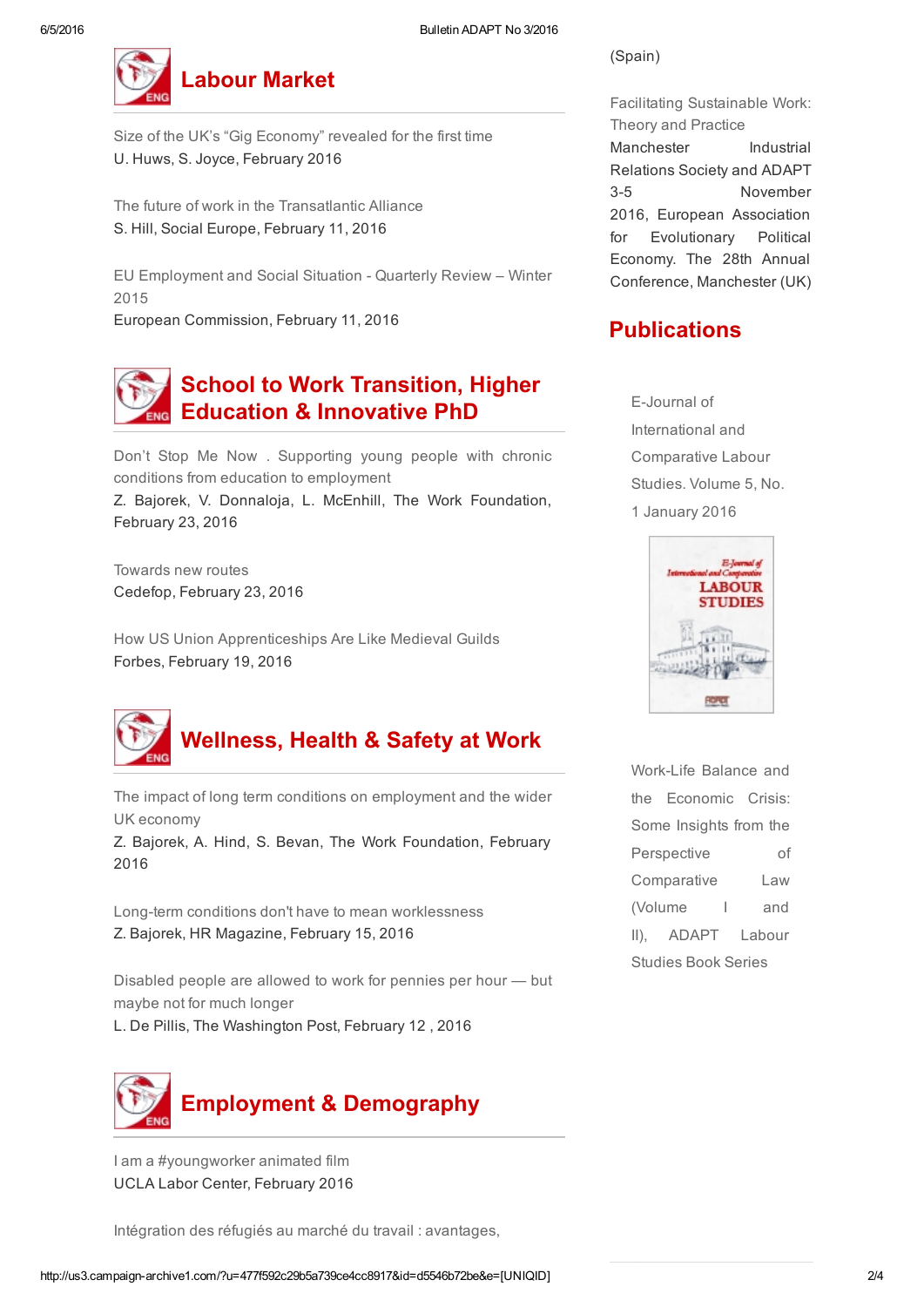[opportunités](http://www.europarl.europa.eu/news/fr/news-room/20160218STO14834/Int%C3%A9gration-des-r%C3%A9fugi%C3%A9s-au-march%C3%A9-du-travail-avantages-opportunit%C3%A9s-et-d%C3%A9fis) et défis Parlament Européene Actualité, February 18, 2016

Will there be a [retirement](https://www.weforum.org/agenda/2016/02/will-there-be-a-retirement-age-in-the-future/?utm_content=buffer59e59&utm_medium=social&utm_source=twitter.com&utm_campaign=buffer) age in the future? A. Powell, World Economic Forum, February 17, 2016



The pension problem at the heart of [Germany's](https://theconversation.com/the-pension-problem-at-the-heart-of-germanys-envied-economy-54360?utm_medium=email&utm_campaign=The%20Weekend%20Conversation%20-%204338&utm_content=The%20Weekend%20Conversation%20-%204338+CID_390ebf4428981797ef4a0e605aa566e9&utm_source=campaign_monitor_uk&utm_term=The%20pension%20problem%20at%20the%20heart%20of%20Germanys%20envied%20economy) envied economy N. Roper, The Conversation, February 19, 2016

The future welfare state must be shaped by service users [themselves](http://www.theguardian.com/society/2016/feb/16/future-welfare-state-shaped-by-service-users) P. Beresford, The Guardian, 16 February 2016

Social [Protection](http://ideas4development.org/en/social-protection-universal-provision-is-more-effective-than-poverty-targeting/) : universal provision is more effective than poverty targeting S. Kidd, Ideas for Development, February 9, 2016



Adaol UNIVERSITY PRESS

> Revista Internacional y Comparada de Relaciones Laborales y Derecho del [Empleo,Volume](http://www.adapt.it/EJCLS/index.php/rlde_adapt/issue/current) 3, No. 4, October-December 2015



#### MEMBER OF





The material published in this bulletin is in the public domain and not copyrighted. It is a requirement of publication that posts to the bulletin to cite their source.

**ISSN 2281-4469** 

For further information and collaboration: [news@adaptinternational.it](mailto:news@adaptinternational.it) .

This message has been sent to: *<<Email>>* Why have you [received](http://www.bollettinoadapt.it/perche-lo-hai-ricevuto/) this email? | [Unsubscribe](http://adapt.us3.list-manage.com/unsubscribe?u=477f592c29b5a739ce4cc8917&id=268e965967&e=[UNIQID]&c=d5546b72be) | [Update](http://adapt.us3.list-manage1.com/profile?u=477f592c29b5a739ce4cc8917&id=268e965967&e=[UNIQID]) profile Managing Editors Emanuele Dagnino (ADAPT Research Fellow, Italy) Silvia Fernández Martínez (ADAPT Research Fellow, Spain) [Editorial](http://adapt.it/englishbulletin/wp/list/) Board